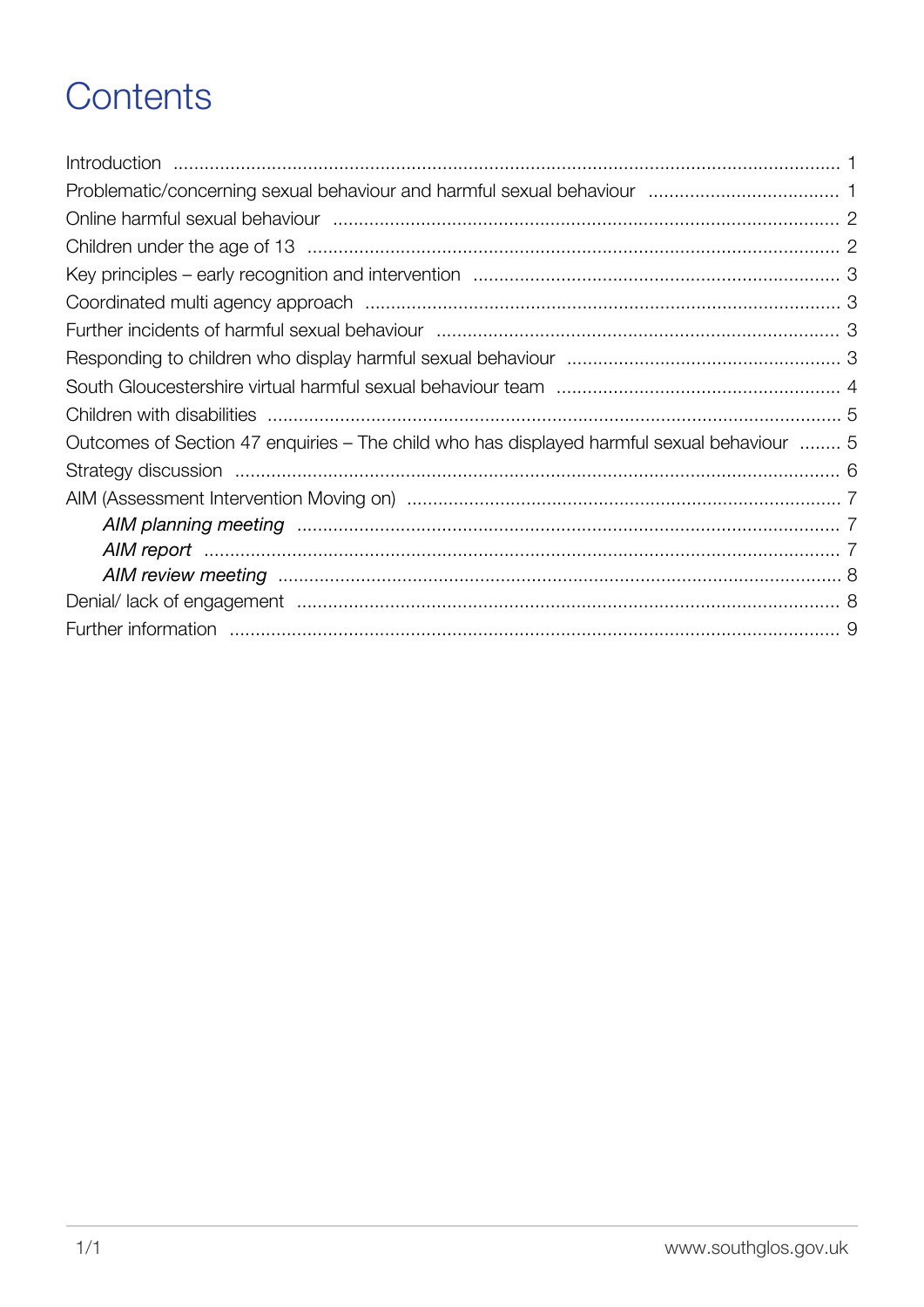#### <span id="page-1-0"></span>**Introduction**

"Harmful sexual behaviour is when children and young people (under 18) engage in sexual discussions or activities that are inappropriate for their age or stage of development, often with other individuals who they have power over by virtue of age, emotional maturity, gender, physical strength, or intellect and where the victim in this relationship has suffered a betrayal of trust. These activities can range from using sexually explicit words and phrases to full penetrative sex with other children or adults". Parliamentary inquiry into support and sanctions for children who display harmful sexual behaviour, 2016.

# <span id="page-1-1"></span>Problematic/concerning sexual behaviour and harmful sexual behaviour

Some sexual behaviours are harmful and some fall within a mid-range (problematic) which are not the most worrying but nevertheless cause concern. The term problematic is used to indicate that the behaviour is problematic for someone whether for the child or young person themselves or someone else who is uncomfortable with the behaviour they are subjected to.

The following behaviours give a general indication of categories:

Healthy sexual behaviours are:

- Mutual
- Consensual
- Exploratory and age appropriate
- No intent to cause harm
- Fun, humorous
- No power differential between participants

Problematic sexual behaviours are:

- Displaying behaviours not age appropriate e.g. sexual swear word in very young children
- Some 'one off' incidents of low-key behaviours such a touching over clothing
- Incidents where there is peer pressure to engage in the behaviour e.g. touching someone's breast, exposure of bottom
- Behaviours are spontaneous rather than planned
- They may be self-directed such as masturbation
- There are other balancing factors such as lack of intent to cause harm, or level of understanding in the young person about the behaviours, or some remorse
- The child or young person targeted may be irritated or uncomfortable but not scared and feel free to tell someone
- Parental concern and interested in supporting the child to change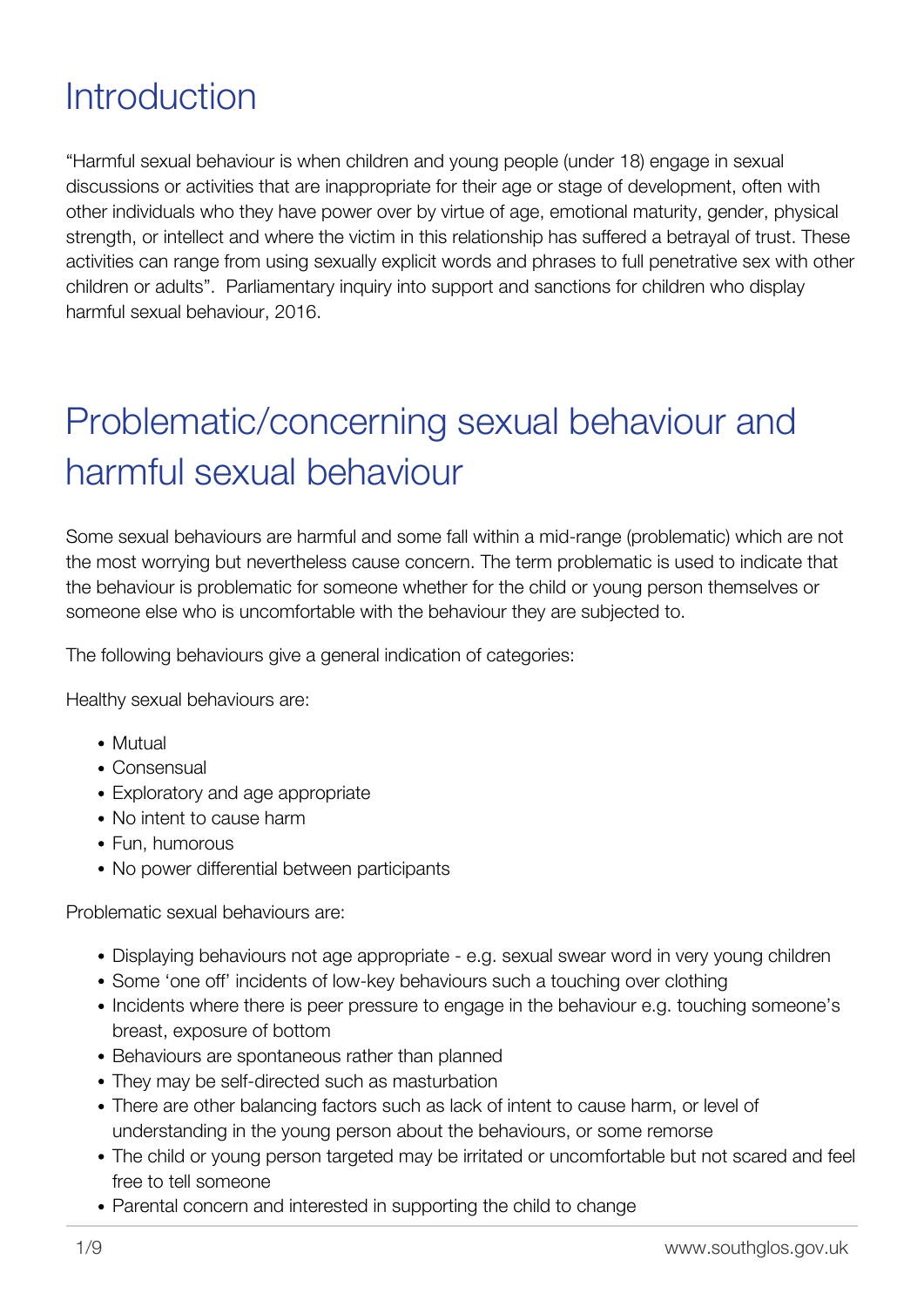Harmful sexual behaviours are:

- Not age appropriate
- Elements of planning, secrecy or force
- Power differentials between young people involved such as size, status and strength
- Targeted children feel fear, anxiety and discomfort
- Negative feelings are expressed by the young person when carrying out the behaviour e.g. anger, aggression
- The young person does not take responsibility for the behaviour and blames others or feels a strong sense of grievance
- Incidents are increasing in frequency and the young person's interest in them is disproportionate to other aspects of their life
- They are not easily distracted from the behaviour, it appears compulsive and is persistent despite intervention

There are often difficult behaviours such as conduct disorder, problems with anger management, anxiety, aggression, disruption, poor peer relationships in evidence alongside sexually inappropriate behaviours. Neglect, emotional abuse and poor attachments with parents and siblings, disrupted patterns of care and loss of significant person and lack of role models are often features in harmful sexual behaviours.

See [Brook Sexual Behaviours Traffic Light Tool](http://www.brook.org.uk/our-work/single/sexual-behaviours-traffic-light-tool) -

<https://www.brook.org.uk/our-work/category/sexual-behaviours-traffic-light-tool> for more useful guidance on this subject of sexual behaviours.

## <span id="page-2-0"></span>Online harmful sexual behaviour

There has been a recent focus in research regarding online harmful sexual behaviour and in relation to children's online lives more generally. Online harmful sexual behaviour can include online grooming and sexting. Further information, can be found on the NSPCC website. [\(nspcc.org.uk/preventing-abuse/keeping-children-safe/online-safety/\)](https://www.nspcc.org.uk/preventing-abuse/keeping-children-safe/online-safety/).

In terms of the law it is a criminal offence to possess, distribute, show and make indecent images of children, so a child who has images of himself/herself or a girlfriend/ boyfriend is committing a criminal offence. However, the [National Police Chief's Council \(NPCC\) recommends](https://www.nspcc.org.uk/preventing-abuse/child-abuse-and-neglect/online-abuse/legislation-policy-practice/#sextingguidance) that safeguarding should be the main concern of any investigation into a sexting incident; and that professionals should avoid criminalising young people unnecessarily.

In terms of sexting – professional judgement should be used to consider whether this is a form of harmful sexual behaviour. In order to make this judgement consideration should be given to:

- the ages of those involved
- the nature of the images
- whether the images were intended to cause harm
- the ability to give consent
- <span id="page-2-1"></span>any information that the young person has been blackmailed, coerced or groomed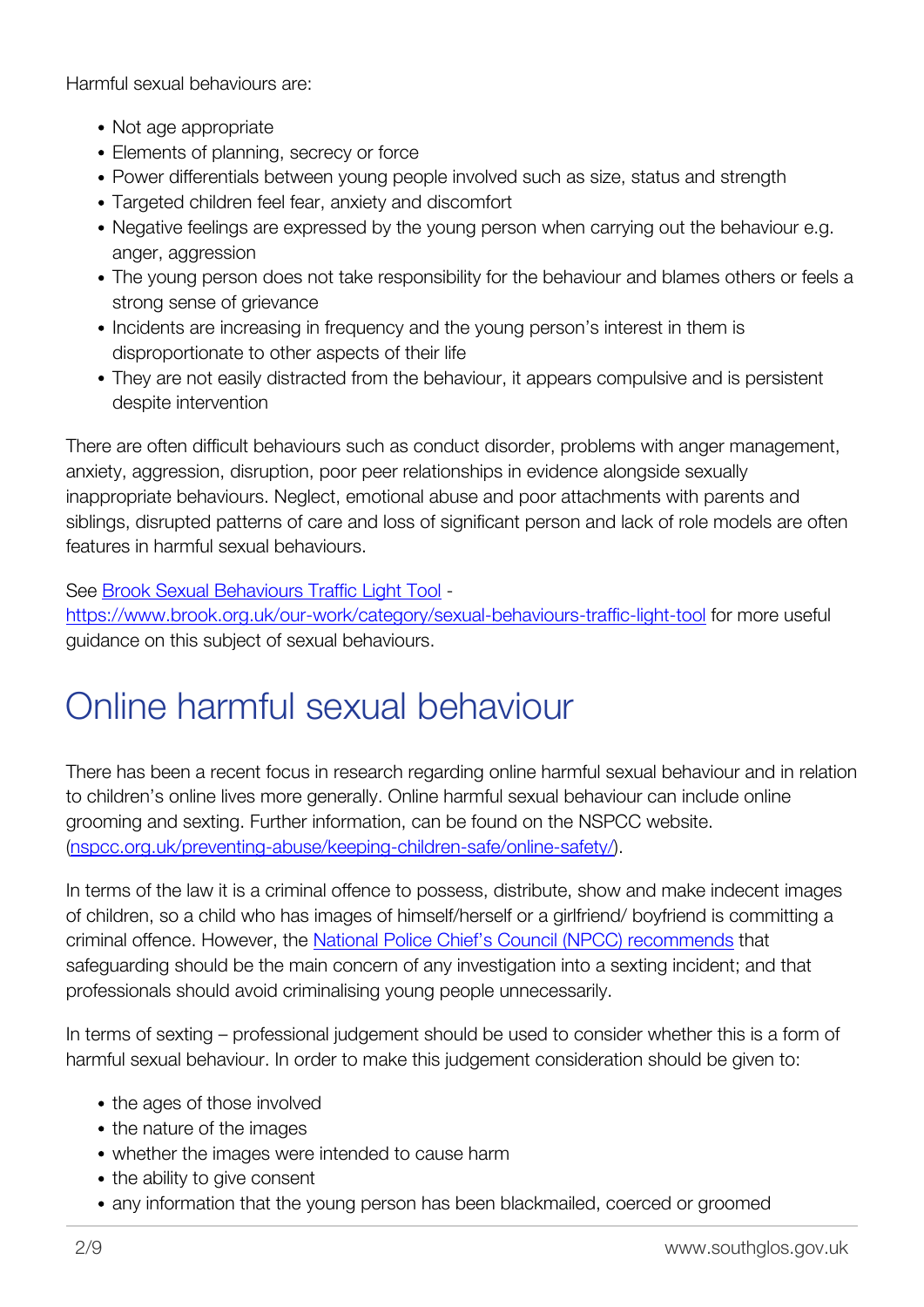#### Children under the age of 13

The Sexual Offences Act 2003 sets out that a child under 13 does not, under any circumstances, have the legal capacity to consent to any form of sexual activity. Any sexual activity involving a child under the age of 13 is a safeguarding issue.

### <span id="page-3-0"></span>Key principles – early recognition and intervention

Recent research regarding harmful sexual behaviour has raised concern that a high number of children and young people are referred to social care but that the significance of their sexual behaviour is not recognised or is dismissed in a large number of cases by social care. This can lead to their harmful sexual behaviour not being assessed or addressed or this not happening in a timely way. Harmful sexual behaviour can be extremely damaging, often involving other children as victims. However, the evidence base around harmful sexual behaviour demonstrates that assessments and interventions are likely to have a positive effect on children and young people. Harmful sexual behaviour needs to be recognised, referred to social care, and responded to in a timely way through assessment and intervention.

#### <span id="page-3-1"></span>Coordinated multi agency approach

Recent research and the AIM (Assessment, Intervention, Moving on) project was set up with the objective of supporting agencies to develop policies, training and services for young people who sexually harm/ offend against others) has emphasised the need for a joined up multi-agency approach to responding to children who display harmful sexual behaviour. The response should involve Youth Offending Service (YOS), children's social care, education, health and police. It is essential that these agencies communicate effectively with each other and do not embark on a course of action that has implications for the other without appropriate consultation. An ongoing police investigation should not prevent assessment, planning and intervention. Multi-agency coordinated plans need to be made to ensure police investigation can sit alongside assessment and intervention for children who display harmful sexual behaviour.

#### <span id="page-3-2"></span>Further incidents of harmful sexual behaviour

<span id="page-3-3"></span>Any further incidents of harmful sexual behaviour need to be clearly recorded on the child's chronology and attached to ICS. A full review of the safety plan will be required and it is likely this will need to be discussed within a strategy meeting. Discussion of any investigation of the incident will take place in this forum. A member of the virtual harmful sexual behaviour team should be invited.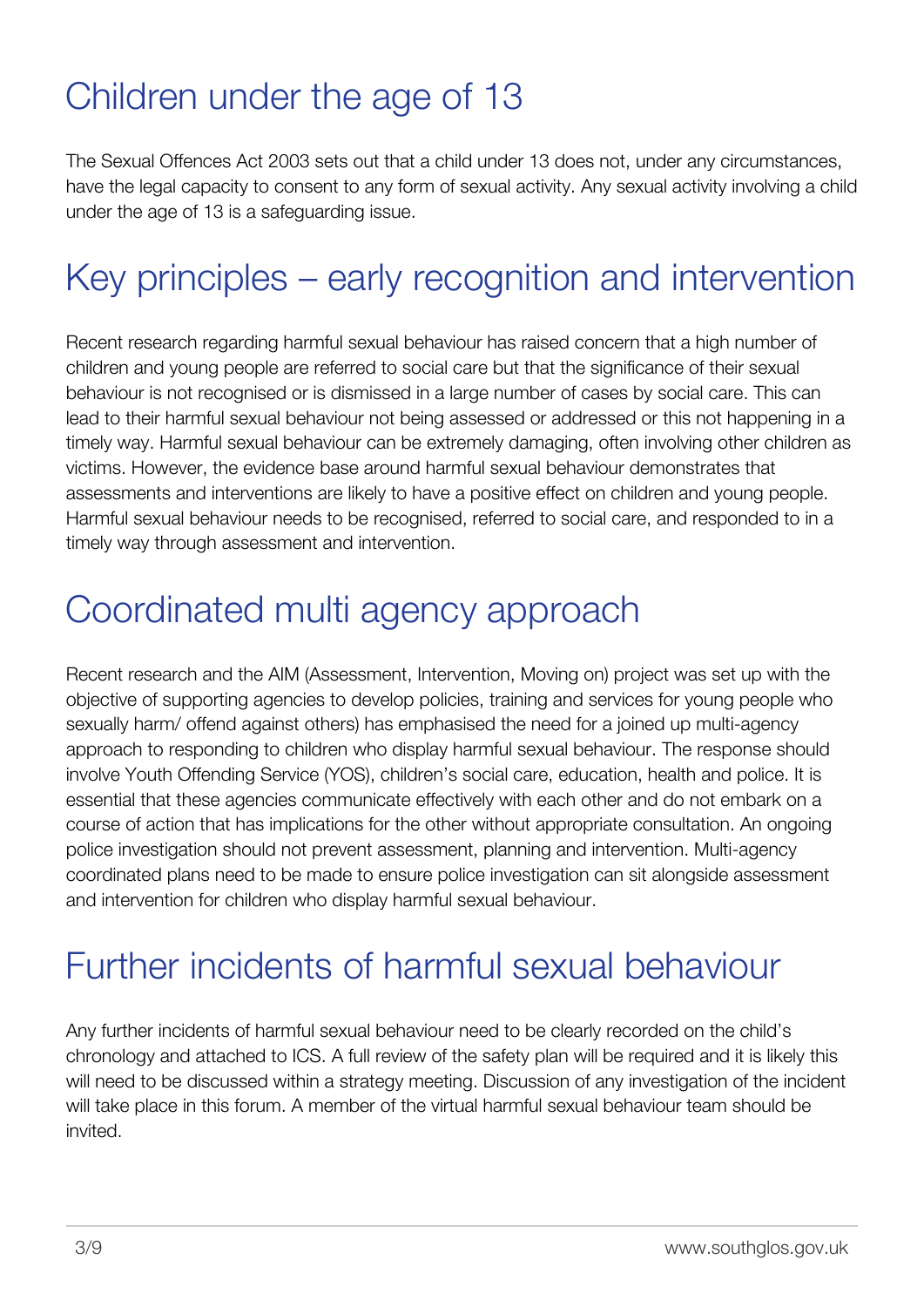# Responding to children who display harmful sexual behaviour

Whenever a child or young person has been sexually harmed by another child or young person, all agencies must be aware of their responsibilities to **both** the victim/s and the young person who has carried out the harmful sexual behaviour. Both should be the subject of separate strategy discussions to consider whether they are at risk of significant harm.

Children and young people who harm others may pose a risk to children other than their present victim and the safety of their victim and other children is of paramount importance.

Children and young people who behave in this way are likely to have considerable levels of unmet need themselves. Evidence suggests that children and young people who harm others may have suffered considerable disruption in their lives, been exposed to violence within the family, may have witnessed or been subject to physical abuse or sexual abuse, have problems in their educational development and may have committed other offences. Such children are likely to be children in need; some will have suffered significant harm and may be in need of protection themselves. Children who harm others should be held responsible for their harmful behaviour while being identified and responded to in a way which meets their needs as well as protecting others.

# <span id="page-4-0"></span>South Gloucestershire virtual harmful sexual behaviour team

Within South Gloucestershire there are a number of practitioners trained in undertaking AIM assessments and who have specialist knowledge and understanding regarding harmful sexual behaviour. Over the next three years it is likely that this pool of specialists will increase. Currently, to have a case discussion regarding harmful sexual behaviour, Tracy Warburton, YOS operations manager should be contacted and invited to all strategy discussions regarding children/ young people who demonstrate harmful sexual behaviour. It should be noted that although much of the expertise regarding harmful sexual behaviour in South Gloucestershire currently exists within the YOS this does not mean there needs to be issues around offending behaviours/ criminal activity in order to have a discussion with them/ invite them to a strategy discussion regarding harmful sexual behaviour.

All cases will be considered on an individual basis by the virtual harmful sexual behaviour team. The team member will fully explain their recommendation regarding assessment and intervention and the reasons behind this. There are some situations whereby an AIM assessment may not always be considered a useful tool e.g a young person who is currently being investigated by the police and who denies the offence, or a young person with complex needs, including a disability. If the advice of the virtual harmful sexual behaviour team is that an AIM assessment cannot/ should not be undertaken at that time advice on how to proceed will be given. Members of the virtual harmful sexual behaviour are able to complete an AIM assessment alongside the allocated social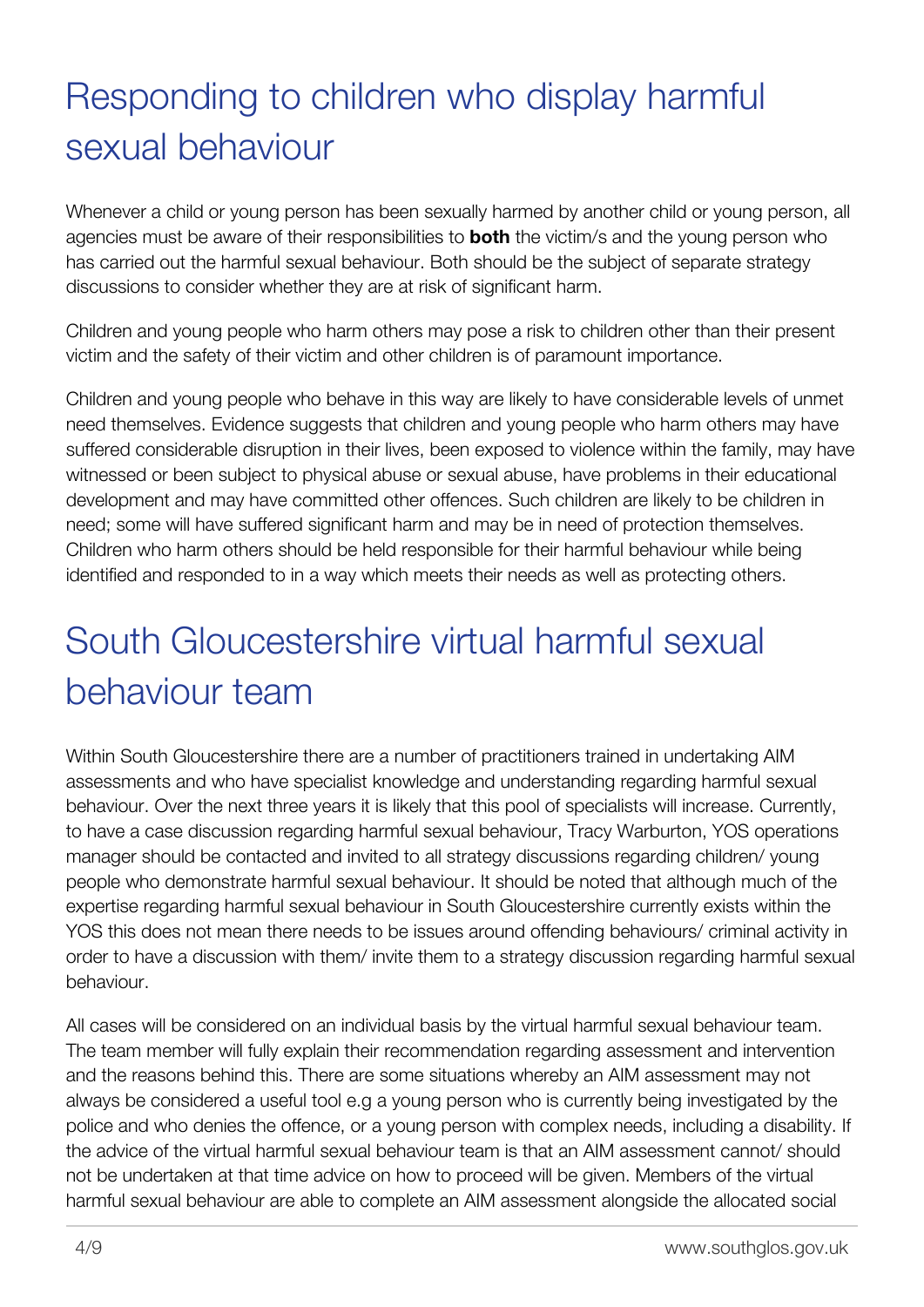worker and are also able to provide interventions following the assessment.

### <span id="page-5-0"></span>Children with disabilities

Issues regarding harmful sexual behavior become more complex when considering a child/ young person with disabilities. Consideration needs to be given as to whether the behavior they are displaying is part of their disability or whether it is a separate behavior. Assumptions should not be made either way and the consequences of making false assumptions in this area will have a significant impact on the support offered. If practitioners are concerned about the sexual behavior of a child or young person with disabilities it is essential that the child/ young person's educational provision are fully involved in all discussions, assessments, plans and interventions as they are best placed to advise regarding the child/ young person's understanding and needs. A case discussion should be had with a member of the virtual harmful sexual behaviour team to discuss the behaviour, the child's needs and whether an AIM assessment is appropriate and how this assessment will be completed.

# <span id="page-5-1"></span>Outcomes of Section 47 enquiries – The child who has displayed harmful sexual behaviour

- If the information gathered in the course of the Section 47 enquiry suggests that the child who is suspected or alleged to have sexually abused another child is also a victim, or potential victim, of abuse including neglect, a [Child Protection Conference](http://trixresources.proceduresonline.com/nat_key/keywords/child_prot_conf.html) must be convened. A representative from the virtual harmful sexual behaviour team should be invited to the [Initial Child Protection Conference](http://trixresources.proceduresonline.com/nat_key/keywords/init_chi_prot_conf.html)
- If the child becomes the subject of a [Child Protection Plan](http://trixresources.proceduresonline.com/nat_key/keywords/child_protection_plan.html), the coordination of services will continue through the [Core Group](http://trixresources.proceduresonline.com/nat_key/keywords/core_group.html), which should address the child's inappropriate behaviour, the potential risks the child poses to others as well as the concerns which resulted in the need for a Child Protection Plan
- Where the Section 47 investigation or Child Protection Conference concludes that the child who is suspected or alleged to have sexually abused does not require a Child Protection Plan, consideration should be given to the need for services to address any harmful sexual behaviour and the inter-agency responsibility to manage any risks
- Where there are no grounds for a Child Protection Conference, but concerns remain regarding the child's sexually problematic behaviour, (s)he will be considered as a [Child in](http://trixresources.proceduresonline.com/nat_key/keywords/child_in_need.html) [Need](http://trixresources.proceduresonline.com/nat_key/keywords/child_in_need.html), and managed at the appropriate level of team around the child

The meeting should produce a shared multi-disciplinary plan, which addresses:

- Child protection concerns for the young person
- The safety of potential victims
- Risk management at home, in school and in the wider community
- Immediate living arrangements for the young person
- School attendance and related education issues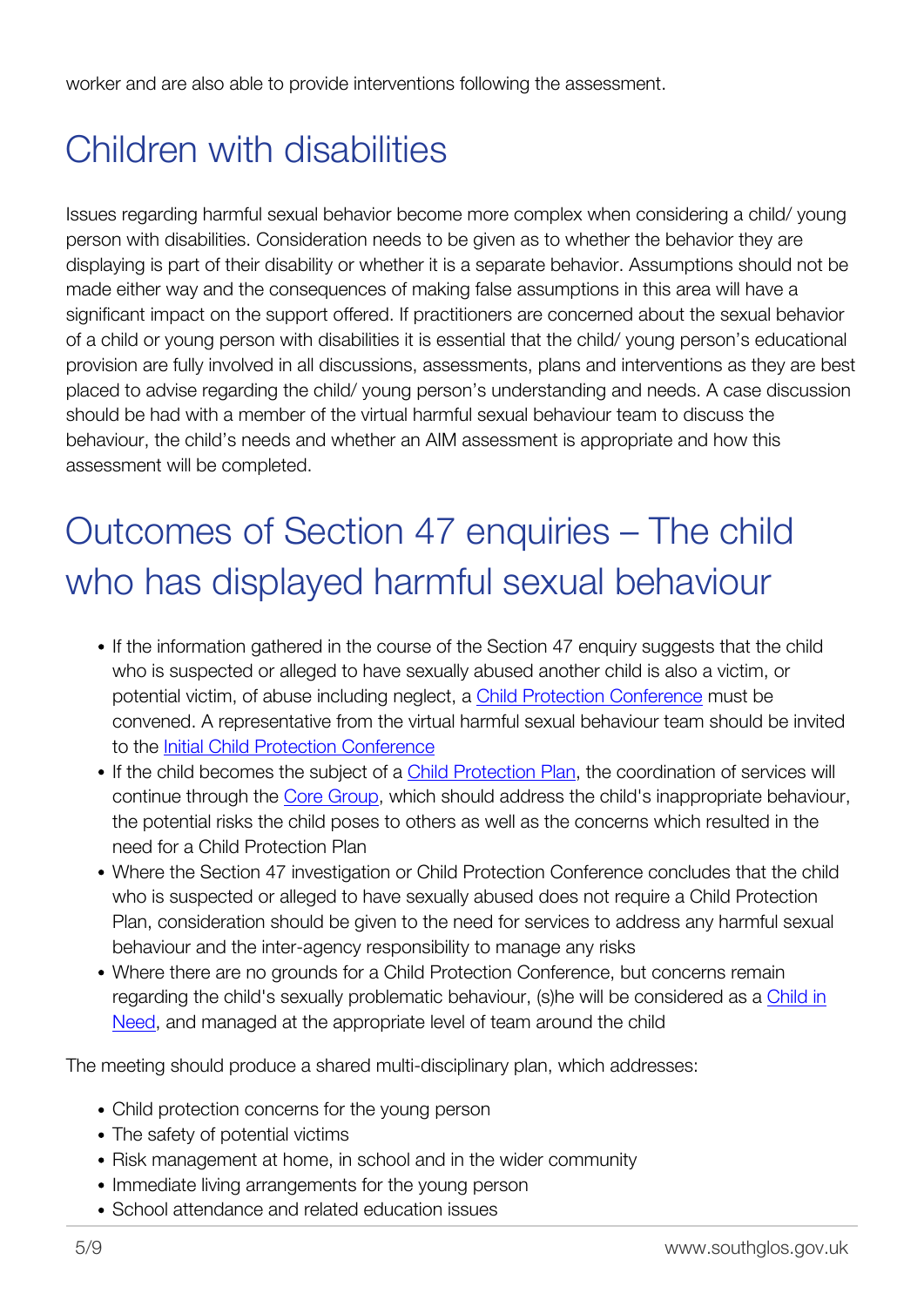- Individual health needs, including emotional health needs
- Support for the child/young person and their family to promote their social, emotional and behavioural development
- The needs of the child/young person
- Relevant victim issues whether the needs of the victim and their family are supported
- Intervention / treatment issues /identification
- Roles, tasks and expectations for different professionals/agencies
- Any need for further assessment
- Inclusion of the child/young person's name on the [Disclosure and Barring Service](http://trixresources.proceduresonline.com/nat_key/keywords/dis_barring_service.html) Barred list
- The timing and frequency of meetings to review the plan

### <span id="page-6-0"></span>Strategy discussion

Concerns regarding harmful sexual behaviour should be referred to ART or the allocated social work team, if there is one. (If there are concerns a crime has been committed the police should be contacted in the first instance.)

ART/allocated social work team will convene separate strategy discussions to consider any victim/s and the child or young person exhibiting harmful sexual behaviour within 24 hrs of the referral. Police, YOS, social care, health and any other agencies who have important information, e.g. education will be invited to the strategy discussion regarding the young person who the concerns relate to. (This could be a conference call).

Within the strategy discussion all information regarding incidents of harmful sexual behaviour etc will be shared. A chronology should be compiled and shared regarding incidents of harmful sexual behaviour.

At the strategy discussion a temporary risk management strategy needs to be agreed based on the information available considering risk to child/ young person demonstrating harmful sexual behaviour and links to current and potential future victims.

The discussion must include:

- Any immediate action needed to safeguard the child/ young person
- Any criminal aspects of the alleged abuse to be investigated; the impact of this on any work with the young person regarding harmful sexual behaviour
- Who does the information need to be shared with and who will share it? police, school, youth groups etc.

A decision is taken regarding whether a [Section 47](http://trixresources.proceduresonline.com/nat_key/keywords/sec_47_enq.html) investigation is conducted.

6/9 www.southglos.gov.uk A decision is taken regarding whether an AIM assessment is undertaken, and if so, who will lead on this assessment. There are a number of social care practitioners and YOS workers in South Gloucestershire who have been trained to complete AIM assessments. If YOS lead on the AIM assessment there is an expectation that social care are jointly involved in this process and that the case remains open to social care throughout the process of assessment and safety planning. If it is agreed that an AIM assessment is not appropriate there should be discussion around what other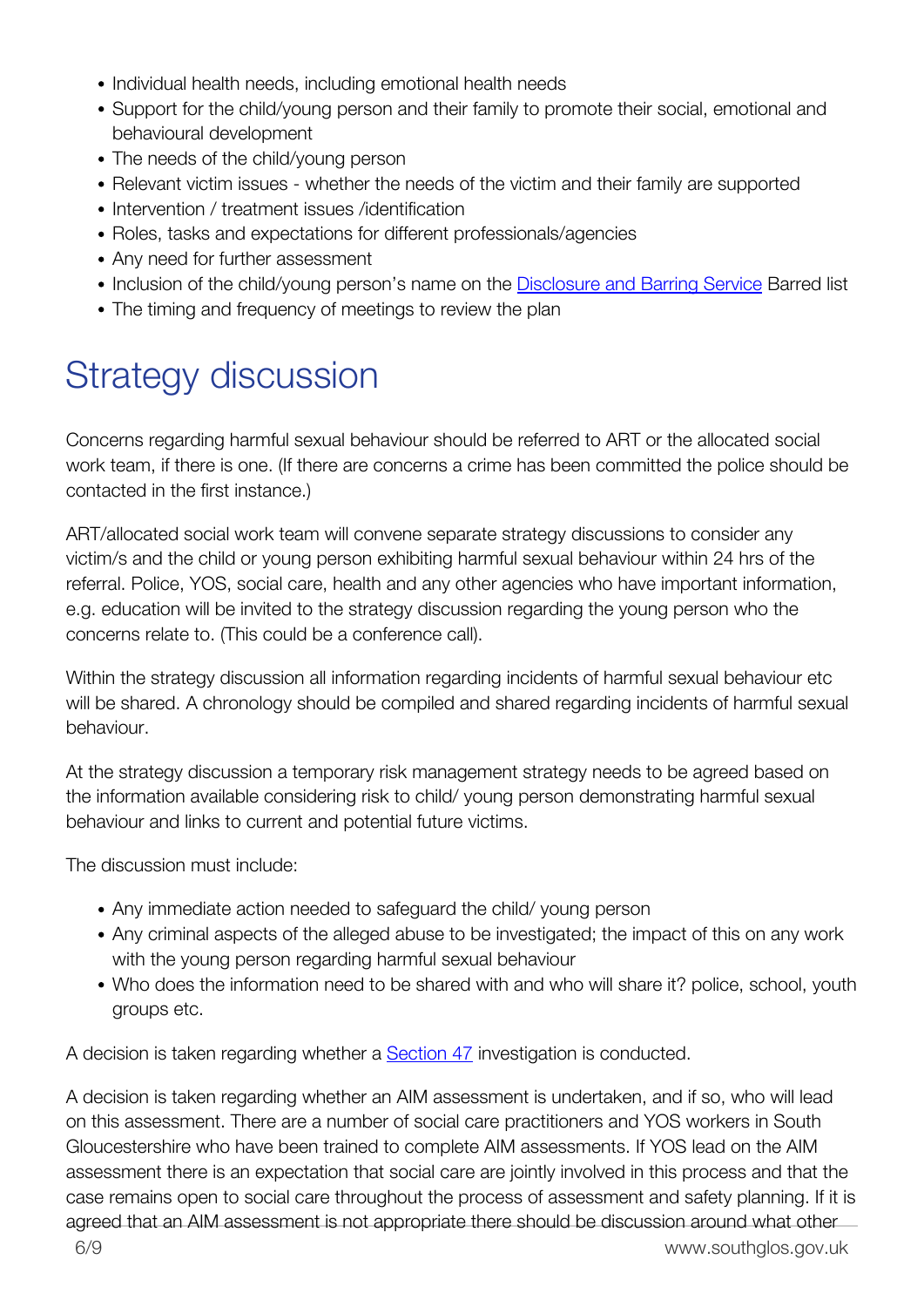work may be required and by whom, to meet the child or young person's needs e.g. in South Gloucestershire preventative harmful sexual behaviour work is provided through the Be Safe Children's Programme for 7-11 year olds (extended to 13 if child has learning difficulties). Referrals to FYPS/ CAMHS relating to concerns over harmful sexual behaviour should first be discussed with a member of the virtual harmful sexual behaviour team. It should be noted that harmful sexual behaviour is not one of the agreed criteria for CAMHS assessment and intervention.

# <span id="page-7-0"></span>AIM (Assessment Intervention Moving on)

In South Gloucestershire the AIM assessment is accepted as the best current tool for assessing harmful sexual behaviour in children and young people. The AIM project developed an assessment framework model which covers the domains of the Department of Health Assessment Framework, plus Asset, Asset Risk of Serious Harm (Asset is a structured assessment tool used by youth offending teams on all young offenders who come into contact with the criminal justice system – it considers offences in the context of a child/ young person's circumstances) and an additional dimension of assessing sexualised behaviour. It is based on the principle that the welfare of children is paramount and the primary objective of undertaking work with young people who abuse others is to prevent future victims. The purpose of the AIM assessment is to offer an assessment of the young person and his or her family to assess the concerns, risks and strengths of the young person across four key domains; sexual and non-sexual behaviours, development, family and environment considering both static and dynamic factors. The scoring system is based on research factors that will provide evidence of the risk and resilience presented by the young person and therefore the basis for intervention.

# <span id="page-7-1"></span>AIM planning meeting

If it is agreed an AIM assessment is to be undertaken an AIM assessment planning meeting is required to start the assessment. This will involve YOS or social care trained AIM assessor and allocated social worker, child/young person and parents. (It should be noted that at least one of the assessors must have a social work qualification and one of the assessors must be AIM assessment trained). It is expected that a joint assessment approach is undertaken. Within the planning meeting consideration is needed as to how the assessment is to be undertaken, who will undertake interviews etc., the current risk management plan and whether this needs any alteration.

## <span id="page-7-2"></span>AIM report

Following the assessment (approximately eight week time period) an AIM report will be produced by the lead assessor. (A separate report may be produced for parents).

It will include information on:

The context of the abusive behaviours, including the nature of the relationship between the children/young people, difference in age between the victim and alleged abuser, absence of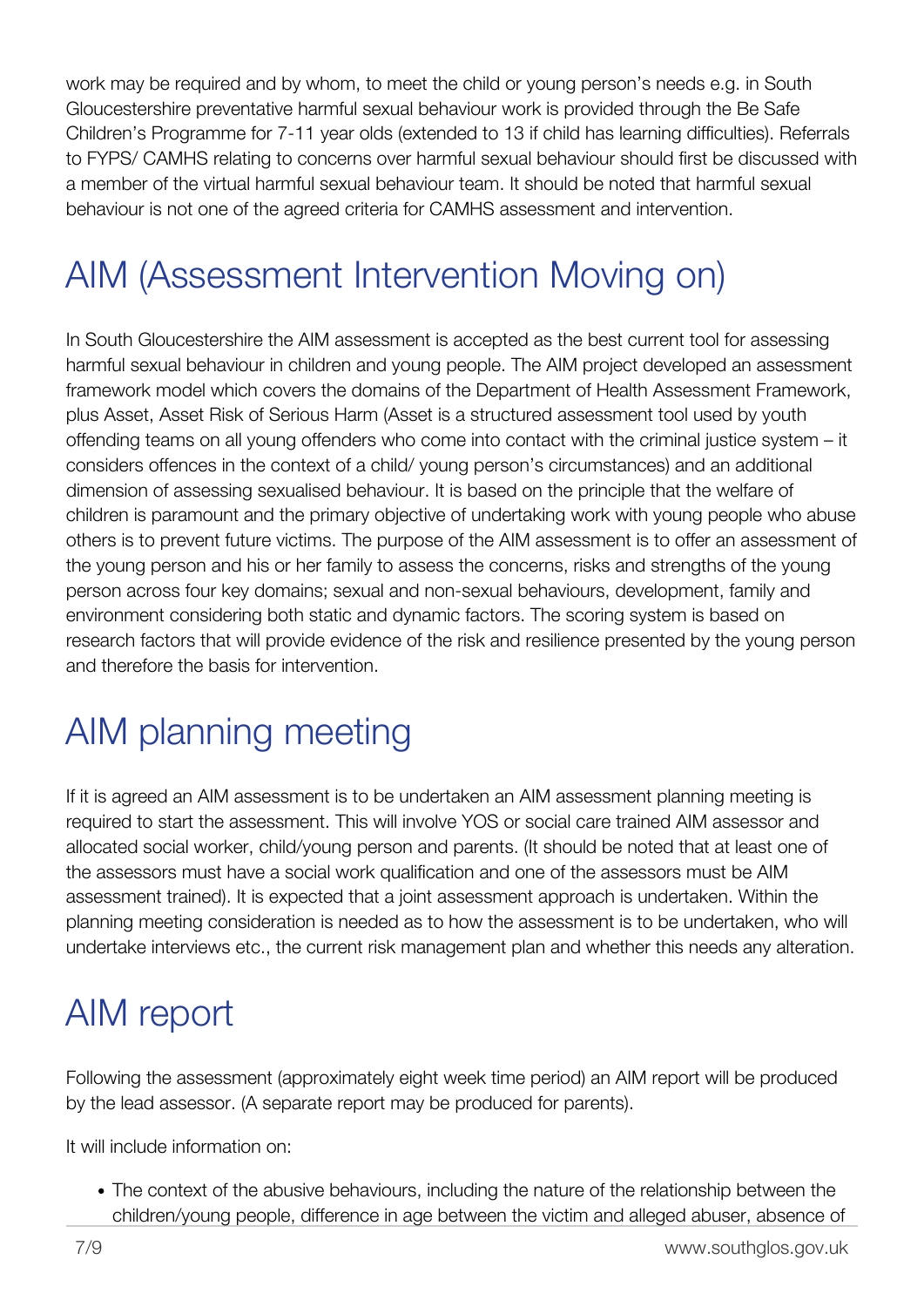consent, exploitation, whether the alleged abuser had authority or responsibility for the victim, secrecy, coercion, bribery or violence

- The child's development and family and social circumstances
- The need for services, specifically focusing on the child's harmful sexual behaviour as well as other significant needs
- The risk to self and others, including other children in the household, extended family, school, peer group or wider social network
- Identify level of supervision required to prevent repeat harmful sexual behaviour
- In child protection terms identify risk to either the child/young person or their actual/potential victim(s)
- To assess the child/young person's motivation and capacity to engage in service and plans
- Identify the capacity of the parents / carers or significant others to manage and support the child/young person
- The assessors should draw conclusions and identify the initial level(s) of intervention indicated as necessary
- Timescales for review should be identified

The assessors will read through the report with the young person and their parents / carers in a supportive setting and any areas of disagreement will be noted and attached to the report. The family are entitled to retain a copy of the report. It is good practice to write a child-friendly version of the report dependent on the age and level of understanding of the child or young person.

At this stage consideration to the degree of support parents/carers can provide is required.

### <span id="page-8-0"></span>AIM review meeting

This should be a multi-agency meeting to which parents and the young person are invited. Parents / carers and the child or young person will only be excluded in exceptional circumstances. Reasons for any exclusion should be clearly discussed with all attendees to the meetings and minuted for case notes.

- The outcomes of the assessment report are considered and an intervention plan is agreed
- Review dates are set to monitor progress and review the intervention plan as required

The assessment may recommend some intervention work specifically around harmful sexual behaviour and this is likely to be undertaken by the AIM assessors.

The intervention plan must be regularly reviewed through review meetings. In these meetings the risk, safety plan, carer's ability to protect the child/ young person all needs to be discussed in a multi-agency forum.

<span id="page-8-1"></span>Where the child or young person is [Looked After](http://trixresources.proceduresonline.com/nat_key/keywords/looked_after.html), the [Independent Reviewing Officer](http://trixresources.proceduresonline.com/nat_key/keywords/indep_reviewing_officer.html) should be invited to attend the meeting.